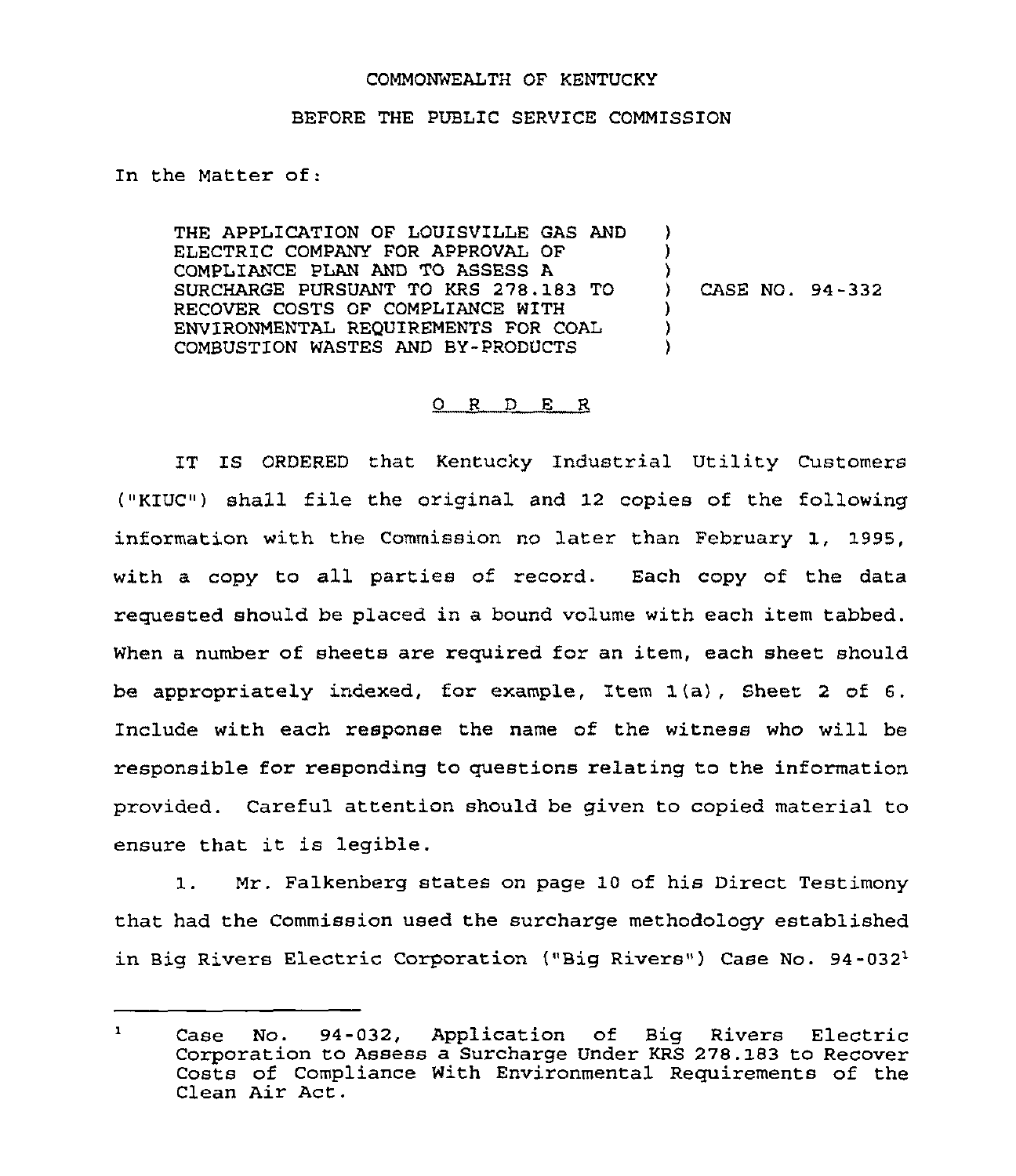as the adopted surcharge methodology in Kentucky Utilities Company ("KU») Case No. 93-465', many KU project costs initiated prior to January 1, 1993 would have been eliminated. How did Mr. Falkenberg reach this conclusion, since in his testimony in Case No. 93-465 he used as his base period the 12-months ending June 30, 1982?

2. Mr. Falkenberg states on page 11 of his Direct Testimony that the Commission's Order in Case No. 94-032 did not extensively discuss how the base period was selected. In its final Order in that proceeding, the Commission stated, "Big Rivers determined that the level of environmental compliance-related capital costs, O6M expenses, and administrative and general expenses reflected in its financial statements for the 12-month period ending December 31, 1992 were already included in its existing rates. (footnote omitted)"'.

> Was Mr. Falkenberg aware of this statement?  $a.$

b. Has Mr. Falkenberg reviewed the application, testimony, data responses, and hearing transcripts from Case No. 94-032?

c. Was Mr. Falkenberg aware that Big Rivers'eason for using the December 31, 1992 base period involved the timing of its latest rate increase due to the workout plan and that the effective date of KRS 278.183 was not a factor in selecting the base period?

 $\overline{2}$ Case No. 93-465, The Application of Kentucky Utilities Company to Assess a Surcharge Under KRS 278.183 to Recover Costs of Compliance With Environmental Requirements for Coal Combustion Wastes and By-Products.

 $\mathbf{3}$ Id., final Order issued August 31, 1994, at 10.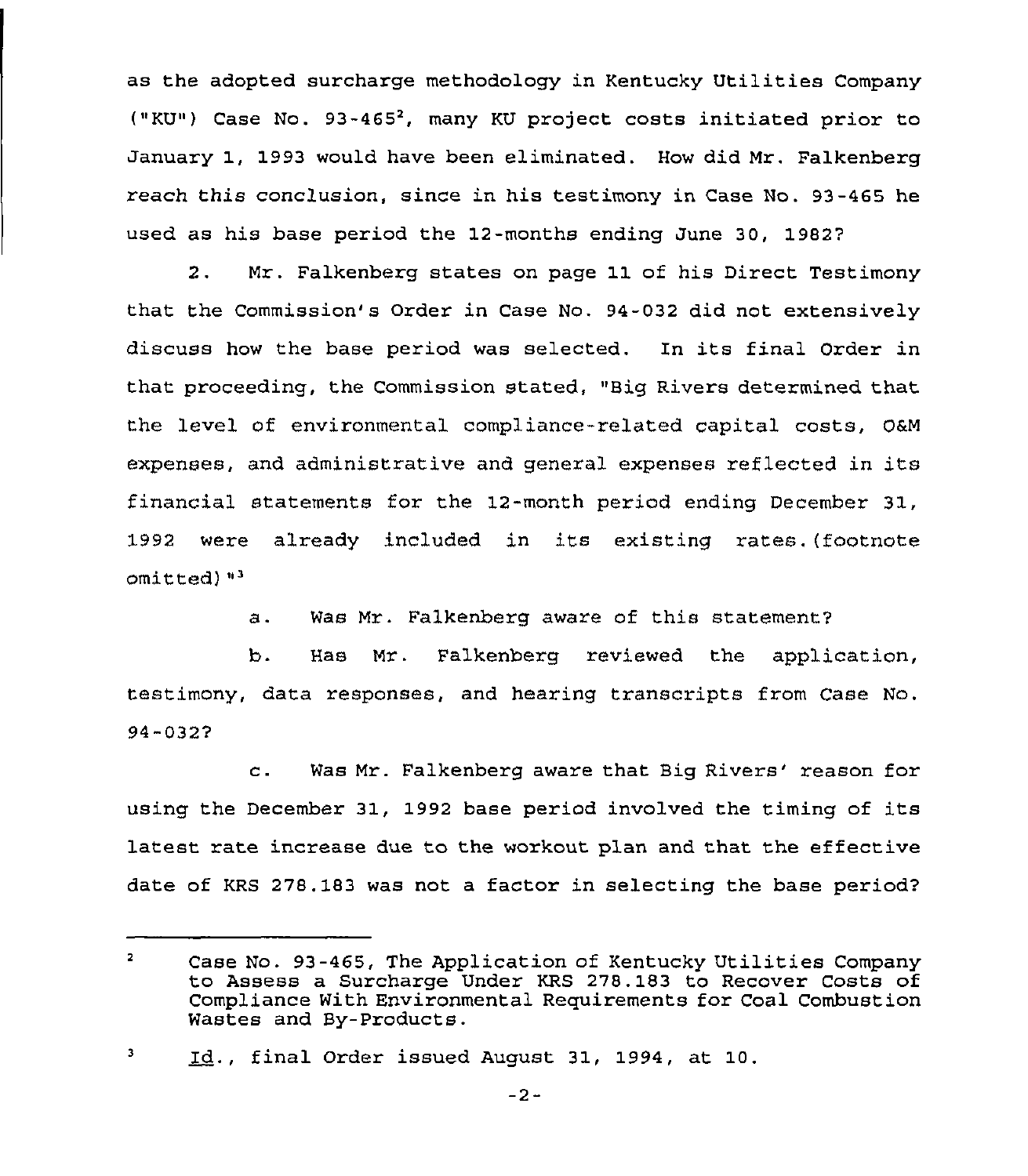3. Throughout his testimony, Mz. Falkenberg states that any project initiated prior to the effective date of KRS 278.183 should be disallowed and not included in the surcharge. In Case No. 93- 465, KU proposed 15 projects, seven of which were begun and completed prior to the effective date of KRS 278.183.

a. Where in Mr. Falkenberg's filed testimony in Case No. 93-465 did he object to the inclusion of projects initiated prior to January 1, 1993? Provide the specific reference.

b. If he did not raise such an objection in Case No. 93-465, explain why it is appropriate to hold Louisville Gas and Electric Company ("LGaE") to a different standard than was applied to KU.

4. On page 15 of his Direct Testimony, Mr. Falkenberg opposes the inclusion of three LG6E projects required by the Air Pollution Control District of Jefferson County. KRS 278.183(1) states in part:

(A) utility shall be entitled to the current recovery of<br>its costs of complying with . . . . local environmental requirements which apply to coal combustion wastes and by-products from facilities utilized for production of energy from coal in accordance with the utility's compliance plan (emphasis added)

Why does Mr. Falkenberg oppose the inclusion of these projects given the requirements of KRS 278 .183 (1) ?

5. On pages 24 and 25 of his Direct Testimony, Mr. Falkenberg discusses the need to recognize retirements and replacements of utility plant caused by implementation of the compliance plan. He states that if the new replacement projects are allowed in the surcharge, the Commission should deduct the

 $-3-$